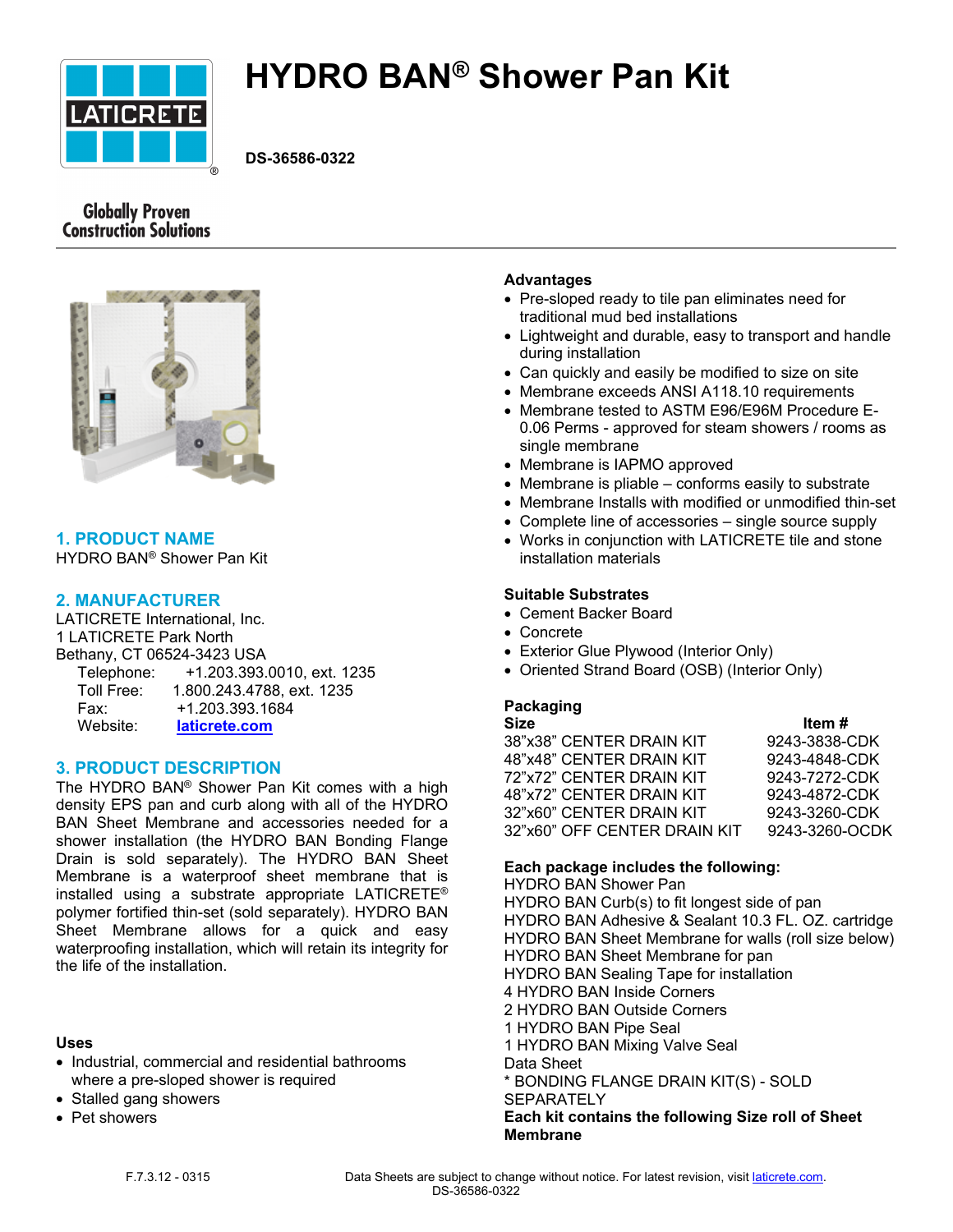| <b>Pan Size</b><br><b>Size</b> | Roll        |
|--------------------------------|-------------|
| 38"x38" CENTER DRAIN KIT       | 98 sq ft    |
| 48"x48" CENTER DRAIN KIT       | 115 sq ft   |
| 72"x72" CENTER DRAIN KIT       | 194 sq ft   |
| 48"x72" CENTER DRAIN KIT       | 148 sq ft   |
| 32"x60" CENTER DRAIN KIT       | $102$ sq ft |
| 32"x60" OFF CENTER DRAIN KIT   | $102$ sq ft |

## **Approximate Coverage**

| Pan Kit Item#      | Description             | Drain Location      |
|--------------------|-------------------------|---------------------|
| 9243-3838-CDK      | 38"x38" (97x97 cm)      | <b>Center Drain</b> |
| 9243-3260-CDK      | 32"x60" (81x152<br>cm)  | <b>Center Drain</b> |
| 9243-3260-<br>OCDK | 32"x60" (81x152<br>cm)  | Off Center<br>Drain |
| 9243-4848-CDK      | 48"x48" (122x122<br>cm) | <b>Center Drain</b> |
| 9243-4872-CDK      | 48"x72" (122x183<br>cm) | <b>Center Drain</b> |
| 9243-7272-CDK      | 72"x72" (183x183<br>cm) | Center Drain        |

# **Shelf Life**

12 months unopened. Store at 40°F to 75°F (4°-24°C) in a covered area (out of the sun). Material should be kept in a cool dry place prior to application.

#### **Limitations**

- DO NOT bond to particle board, luan, interior glue plywood, Masonite® or hardwood surfaces.
- Do not use over dynamic expansion joints, structural cracks or cracks with vertical differential movement.
- HYDRO BAN® Sheet Membrane is not recommended for submerged applications. For these applications, use HYDRO BAN waterproofing membrane.
- Do not use over cracks >1/8" (3 mm) in width.
- Do not expose to negative hydrostatic pressure, rubber solvents or ketones.
- Must be covered with ceramic tile or stone. Use protection board for temporary cover.
- Obtain approval by local building code authority before using product in shower pan applications.
- Do not install directly over single layer wood floors, tubs/showers/fountains or similar constructs.
- Not for use beneath cement or other plaster finishes. Consult with plaster manufacturer for their recommendations when waterproofing membrane is required under plaster finishes.
- Not for use under self-leveling underlayments or decorative wear surfaces.
- Not for use with the HYDRO BAN Tile-In Bonding Flange Drain, use the brushed, polished or oil rubbed bronze versions only.
- Note: Surfaces must be structurally sound, stable and rigid enough to support ceramic/stone tile, thin brick and similar finishes. Substrate deflection under all live, dead and impact loads, including concentrated loads, must not exceed L/360 for thin bed ceramic tile/brick installations or L/480 for thin bed stone installations where L=span length.

## **Cautions**

- Protect finished work from traffic until fully cured.
- Use care not to damage HYDRO BAN Sheet Membrane prior to installation of tile or stone finishes. Cover with protection board to protect from foot traffic and other trades when installing on horizontal surfaces.
- Wait a minimum of 24 hours after the installation before flood testing in order to allow the thin-set to fully cure and insure the integrity of all seams.
- For white and light-colored marbles, use a white LATICRETE® Latex Portland Cement Thin Set Mortar.

# **4. TECHNICAL DATA**







# **Applicable Standard**

- ASTM E96/E96M
- ASTM D4068
- ANSI A118.10
- HYDRO BAN Sheet Membrane Meets or exceeds ANSI A118.10 specifications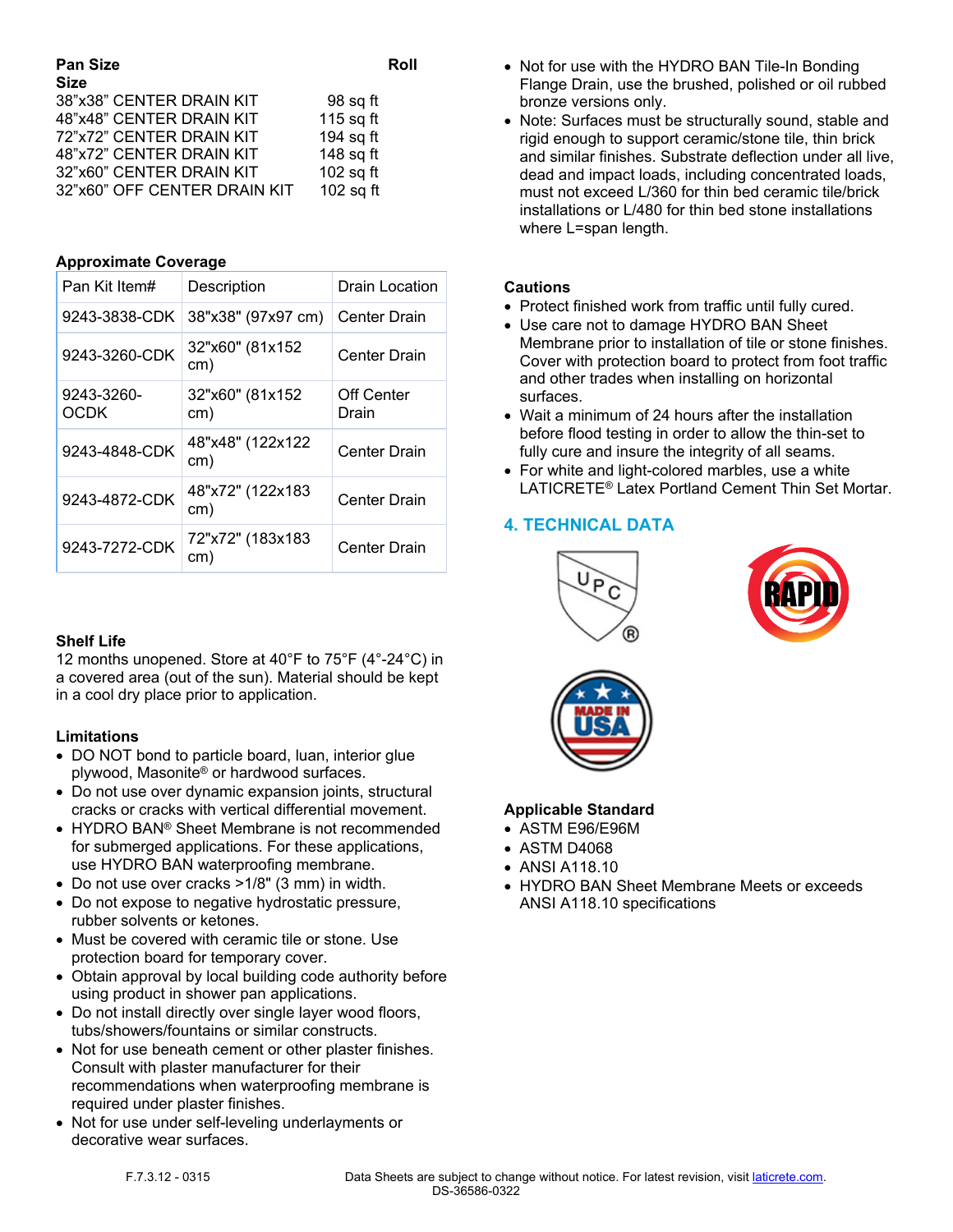## **Physical Properties**

| Test                                                | <b>Test Method</b>             | Results                                                 |
|-----------------------------------------------------|--------------------------------|---------------------------------------------------------|
| Seam Strength                                       | ASTM D 751                     | 32.7 lbs/in.<br>(0.6kg/mm)                              |
| <b>Breaking Strength</b><br>Transverse              | ASTM D 751<br>Procedure B      | 1298 psi (9.0<br>MPa)                                   |
| <b>Breaking Strength</b><br>Longitudinal            | ASTM D 751<br>Procedure B      | 1867 psi (12.9<br>MPa)                                  |
| Waterproofness                                      | <b>ASTMD</b><br>4068           | Pass                                                    |
| 7-Day Dry Shear<br>Strength                         | <b>ASTM C482</b>               | 175 psi (1.2<br>MPa)                                    |
| 7-Day Water<br><b>Immersion Shear</b><br>Strength   | <b>ASTM C482</b>               | 107 psi (0.7<br>MPa)                                    |
| 4-Week Shear<br>Strength                            | <b>ASTM C482</b>               | 103 psi (0.7<br>MPa)                                    |
| 12-Week Shear<br>Strength                           | <b>ASTM C482</b>               | 105 psi (0.7<br>MPa)                                    |
| 100-Day Water<br><b>Immersion Shear</b><br>Strength | <b>ASTM C482</b>               | 113 psi (0.8<br>MPa)                                    |
| Permeance                                           | <b>ASTM E96</b><br>Procedure E | 0.06 Perm (<br>inch-lb)                                 |
| Resistance to<br>Temperature:<br>min./max.          | <b>NA</b>                      | -22°F / +194°F<br>$(-30^{\circ}C/$ +<br>$90^{\circ}$ C) |
| <b>Total Thickness</b><br>(approximate)             | Physical<br>measurement        | 20-30 mils<br>$(0.5 - 0.7$ mm)                          |

Specifications subject to change without notification. Results shown are typical but reflect test procedures used. Actual field performance will depend on installation methods and site conditions.

# **5. INSTALLATION**

#### • **Surface Preparation**

Surface temperature must be 50 – 90°F (10 – 32°C) during application and for 24 hours after installation. All substrates must be structurally sound, clean and free of dirt, oil, grease, paint, laitance, efflorescence, concrete sealers or curing compounds. Make rough or uneven concrete smooth to a wood float or better finish with a suitable LATICRETE underlayment. Do not level with gypsum or asphalt based products. Maximum deviation in plane must not exceed 1/4" in 10 ft (6 mm in 3 m) with no more than 1/16" in 1 ft (1.5 mm in 0.3 m) variation

between high spots. Dampen hot, dry surfaces and sweep off excess water—installation may be made on a damp surface.

1. Surfaces must be structurally sound, stable and rigid enough to support ceramic/stone tile, thin brick and similar finishes. Installer must verify that deflection under all live, dead and impact loads of interior plywood floors does not exceed industry standards of L/360 for ceramic tile and brick or L/480 for stone installations and L/600 for all exterior veneer applications where L=span length.

2. Minimum construction for interior plywood floors.

**SUB-FLOOR:** 5/8" (15 mm) thick exterior glue plywood, either plain with all sheet edges blocked or tongue and groove, over bridged joints spaced 16" (400 mm) o.c. maximum; fasten plywood 6" (150 mm) o.c. along sheet ends and 8" (200 mm) o.c. along intermediate supports with 8d ring-shank, coated or hot dip galvanized nails (or screws); allow 1/8" (3 mm) between sheet ends and 1/4" (6 mm) between sheets edges; all sheet ends must be supported by a framing member; glue sheets to with construction adhesive.

**UNDERLAYMENT:** 5/8" (15 mm) thick exterior glue plywood fastened 6" (150 mm) o.c. along sheet ends and 8" (200 mm) o.c. in the panel field (both directions) with 8d ring-shank, coated or hot dip galvanized nails (or screws); allow 1/8" (3 mm) to 1/4" (6 mm) between sheets and 1/4" (6 mm) between sheet edges and any abutting surfaces; offset underlayment joints from joints in sub-floor and stagger joints between sheet ends; glue underlayment to subfloor with construction adhesive. Refer to Technical Data Sheet 152 "Bonding Ceramic Tile, Stone or Brick Over Wood Floors" for complete details.

# **Installation Preparatory Work**

- o Dry fit all materials prior to installation.
- o Ensure that wall studding and sill plates are square and plumb for proper fit of pan.
- o Do not leave any holes in the substrate other than the one for the waste line connection as indicated below. Holes left from tub replacements and unused waste lines need to be filled and structurally sound to meet substrate deflection as indicated in Limitations above.
- $\circ$  The substrate will need a hole to accommodate the drain fitting and waste line when the pan is installed. The hole will need to be 6" (15 cm) in diameter.
- o Sub floor under pan must be clean and level. Cut floor drainpipe 1-3/4" (44 mm) below floor level.

# **HYDRO BAN Shower Pan Installation**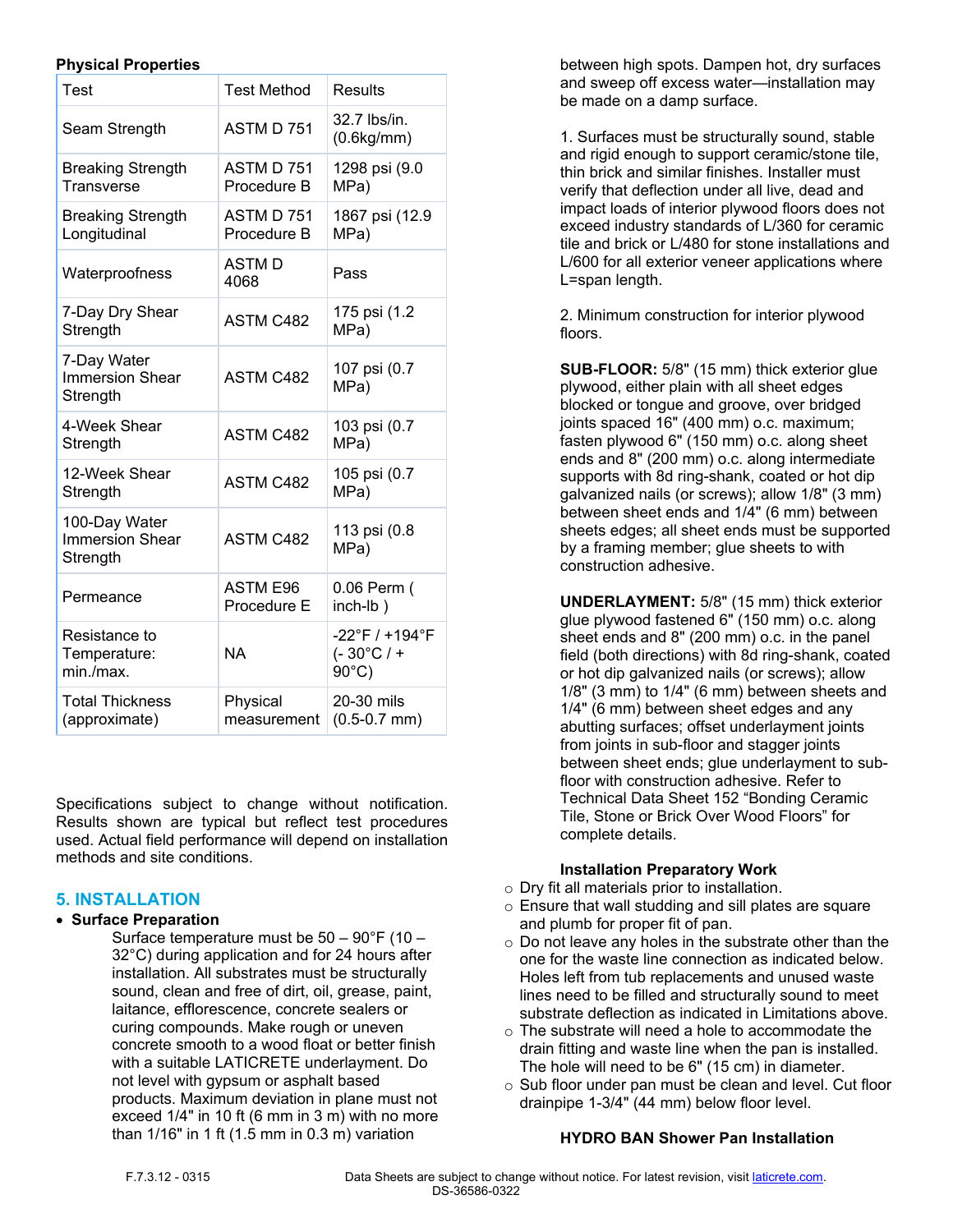- $\circ$  Test fit the pan and bonding flange drain to make certain they fit over the domestic drainpipe, flush and level with the floor.
- o Remove the pan.
- $\circ$  If the pan needs to be site adjusted to fit the shower, use a circular saw or utility knife to cut the pan to the proper shower dimensions.
- $\circ$  Using a circular saw or utility knife recut the rabbet joints into the edges of the pan where required. The rabbet joint lip should be 3/4" (19 mm) thick and 1/2" (12 mm) wide.
- o Again, dry fit the pan and bonding flange drain to make certain they properly fit over the drainpipe, flush and level with the floor.
- $\circ$  Apply a LATICRETE® polymer-fortified mortar to the floor area using a 1/4" x 3/8" (6 mm x 9 mm) square or "U" notched trowel.
- o Skim coat the underside of the HYDRO BAN® Shower Pan with a LATICRETE polymer-fortified mortar. Set the pan into the wet mortar and apply pressure to achieve complete coverage.
- o Check pan for level and apply weight (thin-set bags) equally across pan for 30 minutes.

# **Wall Board Installation**

- $\circ$  Apply a 1/4 to 1/2" (6 to 12 mm) continuous thick bead of HYDRO BAN® Adhesive & Sealant into the rabbet joint of the HYDRO BAN Shower Pan. Using 1/2" (12 mm) cement backer board, set the board into the sealant until you see sealant oozing out along the joint. Remove excess sealant using a margin trowel ensuring a continuous seal at the joint.
- o Fasten backer board per cement backer board manufacturer's installation instructions directly to framing with cement backer board screws starting 1 foot (30 cm) above the shower pan. Follow the instructions from the backer board manufacturer when treating seams. All screw heads should be covered with thin-set. (Alternatively use HYDRO BAN Board following instructions in DS 040.0.)

# **HYDRO BAN Preformed Curb installation**

- o Next, determine location of HYDRO BAN Curb. Affix curb to the floor area using a 1/4" x 3/8" (6 mm x 9 mm) square or "U" notched trowel and skim coat the underside of the curb.
- o Before setting curb in place, apply a bead of HYDRO BAN Adhesive & Sealant to HYDRO BAN Shower Pan channel, to the adjoining wall panels and between curbs when installing more than one 24" (61 cm) curb.

# **HYDRO BAN Sheet Membrane installation**

- o Measure and cut all of the HYDRO BAN® Sheet Membrane sections and HYDRO BAN Sheet Membrane Sealing Tape strips provided to the proper size before mixing the substrate appropriate LATICRETE thin-set.
- o Mix the LATICRETE thin-set to a fairly wet consistency but still able to hold a notch. Dampen excessively dry porous surfaces in order to prevent premature drying and skinning of the thin-set. If

skinning does occur remove thin-set and reapply using fresh mortar.

- $\circ$  To create the watertight system, the installation process will rely on the layering of components; start with the corners: Apply thin-set mortar with a  $\frac{1}{4}x$ 3/16" (6 mm x 5 mm) V-notched trowel. Press the HYDRO BAN Sheet Membrane Corners firmly into the thin-set. Remove any trapped air and guarantee full adhesion to the material by spreading the thin-set from the inside of the corner out using a trowel or straightedge with rounded corners.
- $\circ$  Continue with thin-set along the floor-to-wall transition from the corner outward for the first strip of HYDRO BAN Sheet Membrane Sealing Tape. Overlap the corners by 2" (50 mm).
- o Lay the sealing tape in place and remove all air pockets and excess material as with the corner piece.
- o For any sections where two strips of HYDRO BAN Sheet Membrane Sealing Tape will be joined, be certain to overlap the material by 2" (50 mm).
- o Continue with these steps around the perimeter of the pan and around the curb.
- o Treat the vertical corners with the HYDRO BAN Sheet Membrane Sealing Tape next in the same manner as the floor-to-wall transitions were installed. Overlap the corners by 2" (50 mm).
- $\circ$  Treat pipe penetrations and mixing valves by applying thin-set mortar with a  $\frac{1}{4}x$  3/16" (6 mm x 5 mm) Vnotched trowel. Slide the appropriate HYDRO BAN Sheet Membrane Pipe Collar over the pipe or mixing valve and press firmly into the thin-set. The urethane rubber will seal around the pipe or mixing valve cover. Remove any trapped air and guarantee full adhesion to the material by spreading the thin-set from the inside out using a trowel or straightedge with rounded corners.
- o Important, there should not be excessive overlapping. For example, at the corner, the HYDRO BAN Sheet Membrane Sealing Tape should overlap the HYDRO BAN Sheet Membrane Corner but not the adjacent HYDRO BAN Sheet Membrane Sealing Tape.
- o Continue the same method to install the first HYDRO BAN Sheet Membrane section on the wall. Start in the completed corner and work your way out from the corner to the edge of the installation. Apply the thinset to the surface of the wall with the  $\frac{1}{4}$ "x 3/16" (6 mm x 5 mm) V-notched trowel. If the surface is uneven, use a square-notched trowel with a wider tooth up to 3/8" (9 mm). Be sure to comb all of the thin-set in the same direction.
- o Install the first length of sheet membrane. It may be easiest to unroll it up the wall or in the direction that you combed the thin-set. Remember to overlap the membrane by a minimum of 2" (5 cm). (Alternatively the HYDRO BAN Sheet Membrane can be butt seamed and a sealed by overlaying a length of sealing tape by applying thin-set to the surface of the installed sheet membrane using a  $\frac{1}{4}$ "x 3/16" (6 mm x 5 mm) Vnotched trowel. Press the HYDRO BAN® Sheet Membrane Sealing Tape firmly into the thin-set. Remove any trapped air and guarantee full adhesion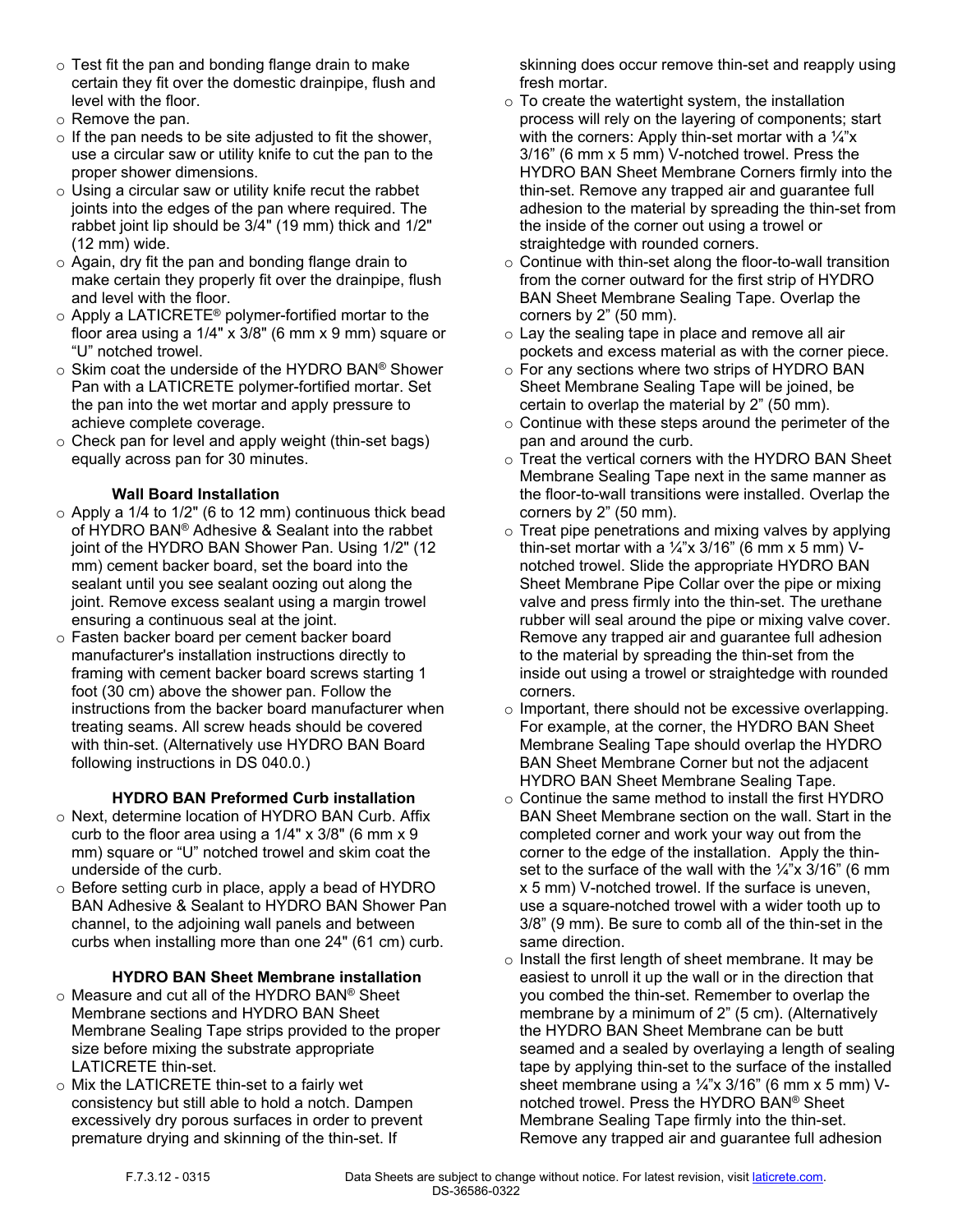to the material by spreading the thin-set from the inside of the corner out using a trowel or straightedge with rounded corners.) Be certain to leave at least  $\frac{1}{4}$ " (6mm) of space from the floor to the leading edge of the HYDRO BAN Sheet Membrane and/or Sealing Tape.

- o Smooth the section of HYDRO BAN Sheet Membrane with a flat trowel or roller from the middle towards the outside edges to assure that no air is trapped underneath. Follow the direction that the thin-set was combed onto the substrate.
- o Use short, firm strokes to press out all of the excess thin-set and trapped air. Carefully remove or spread the excess thin-set over the seams.
- o Apply the thin-set for the next length of HYDRO BAN Sheet Membrane section. Roll the next length upwards; smoothing it as it is pressed into the thin-set.
- $\circ$  If a bulge or crease appears during the unrolling, it is OK. Simply peel the section carefully away from the wall and reapply it so that it is flat. The sections should always be well pressed; the use of a roller is recommended but this can also be accomplished with a flat trowel.
- o Squeeze out any extra thin-set at the seams; remove the excess or spread it uniformly down the seam.
- o The remaining lengths can now be installed in this same manner. The floor should be the last section installed.
- o If the HYDRO BAN Sheet Membrane is damaged after installation apply a patch of HYDRO BAN Sheet Membrane installed with the appropriate LATICRETE thin-set. The patch must overlap the damaged area by a minimum of 2" (5 cm).
- o Tiling can begin immediately after installation when a flood test is not required.

NOTE: Sections of HYDRO BAN® Sheet Membrane may also be shingled (overlapped) during installation without the need for HYDRO BAN Sheet Membrane Sealing Tape. The top section must overlap a minimum of 2" (5 cm onto the bottom section of HYDRO BAN Sheet Membrane.

# **HYDRO BAN® Bonding Flange Drains**

- $\circ$  If the waste line is already in place, dry fit the bonding flange drain making sure that it seats properly on the pan and floor and connects to the domestic waste line. If the waste line is not in place and the plumber will make the connection proceed with the installation without connecting the bonding flange drain to the waste line.
- o Apply thin-set around the opening where the bonding flange will sit. Apply PVC or ABS solvent and adhesive to the waste line and the bonding flange female portion of the connection on the bonding flange.(if using a stainless steel bonding flange the connection will be made using a no hub connector commonly known as a Fernco.)
- $\circ$  Install the bonding flange and smooth out any thin-set that has oozed out during the installation.

*Note: When connecting an ABS or PVC bonding flange drain to the domestic waste line the solvent choice is based on drain type. Follow manufacturer's instructions. (If a plumber is making the connection this step can be performed after the pan and drain installation).*

## **HYDRO BAN Sheet Membrane over the pan**

- o Install the HYDRO BAN Sheet Membrane over the HYDRO BAN Shower Pan and the bonding flange using a LATICRETE polymer fortified.thin-sets. Insure that the HYDRO BAN Sheet Membrane extends to the first 90° radius of the HYDRO BAN Bonding Flange Drain.
- $\circ$  Apply thin-set mortar with a 1/4" x 3/16" (6mm x 5mm) V-notched trowel. Press the HYDRO BAN Sheet Membrane firmly into the adhesive. Remove any trapped air and guarantee full adhesion to the material by spreading the adhesive from the inside out using a trowel or straightedge with rounded corners.
- o Install sheet membrane up and over the curb being sure to overlap it onto the sealing tape between the pan and the curb or overlap onto the the pan sheet membrane by 2" (5 cm).The adjusting ring is installed with a LATICRETE polymer fortified thin-set when installing the tile in order to line up the grate with the tile.

## **Flood Testing**

- o Allow adhesive to cure fully before flood testing, a minimum of 24 hours after final cure at 70°F (21°C) and 50% RH.
- $\circ$  Cold and/or wet conditions will require a longer curing time.

## **Drain Grate and Tile Installation**

- o Install tile according to industry guidelines and installation instructions using a LATICRETE polymer fortified thin-set.
- $\circ$  Screw the HYDRO BAN Drain Grate down so it will be 1/16" (2 mm) below the final tile height with thin-set, cover the adjusting ring with thin-set when installing tile.

# **6. AVAILABILITY AND COST**

# **Availability**

LATICRETE materials are available worldwide.

# **For Distributor Information, Call:**

Toll Free: 1.800.243.4788

 Telephone: +1.203.393.0010 For on-line distributor information, visit LATICRETE at **[laticrete.com](https://laticrete.com/)**

# **Cost**

Contact a LATICRETE Distributor in your area.